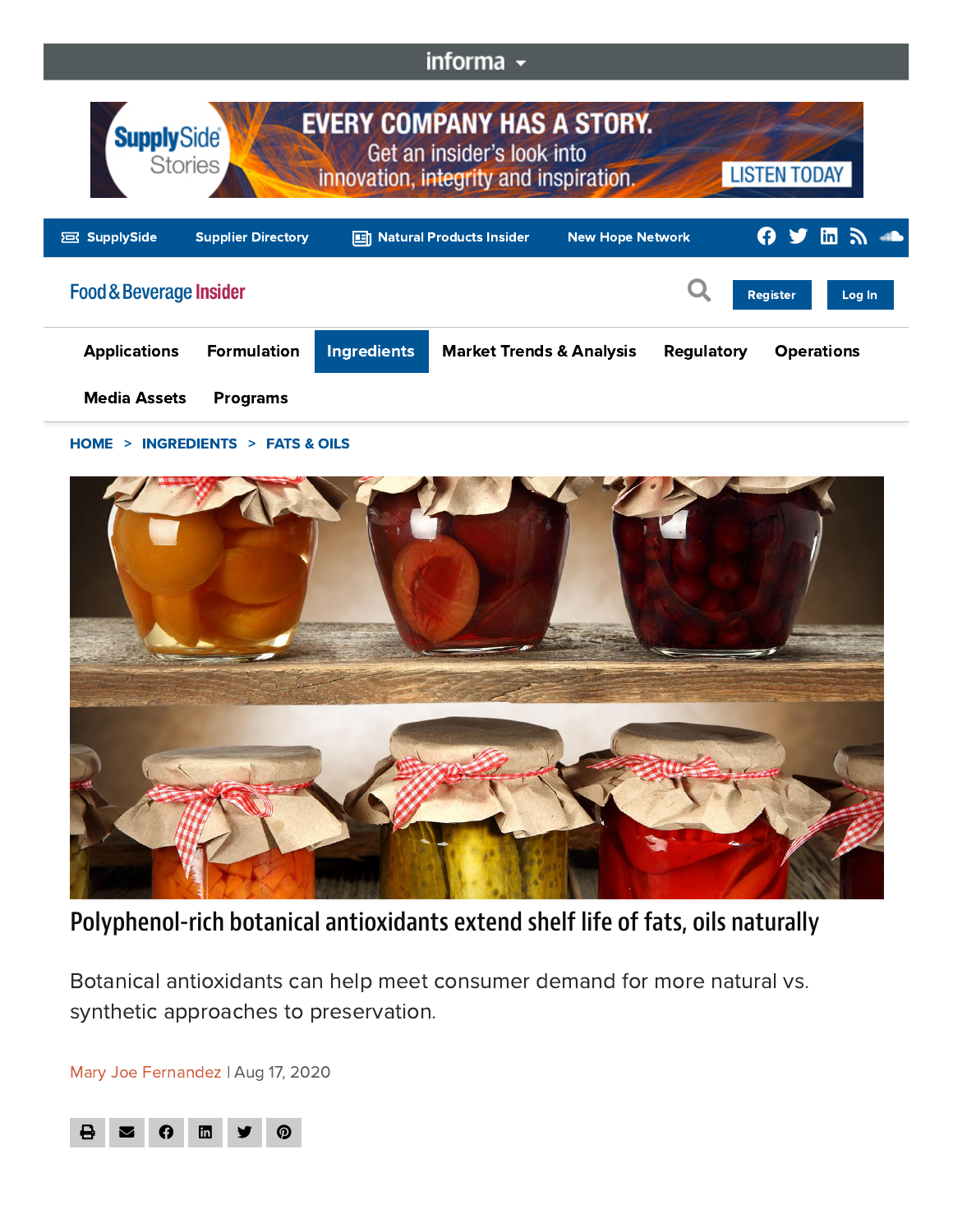Consumers are demanding more clean label ingredients in every type of product they consume. When formulating products with high fat and oil content, oxidation can occur rapidly—and left to their own devices, most fats and oils will unavoidably go rancid. Today's consumer is calling for natural preservative solutions to help slow the degradation process. The use of plant-based ingredients with high levels of polyphenols has been shown to be extremely effective in preserving nutritive value and extending shelf life of these products.

The main purpose of botanical antioxidants is to generate efficient antioxidation in lipidrich substrates while meeting consumer demands for more natural vs. synthetic approaches to preservation. Most natural preservation alternatives today rely on alphatocopherol and rosemary extracts containing varying amounts of carnosic acid/carnosol and rosmarinic acid.

While these ingredients can be efficient alternatives, they have several limitations, such as affecting flavor, color, taste and smell, requiring high levels to be effective in utilization/application; and carrying a high price tag.

Alternatives to synthetic antioxidants exist beyond tocopherols and tocotrienols, or diterpene rosemary derivatives. Other polyphenol-rich natural extracts exist that contain ingredients with high antioxidant capacity.

Catechin or gallic acid derivatives—as monomers, dimers or short-chain polymers—have shown antioxidant properties, and scientific literature contains many reports of such capacity. However, most assays rely on hydrophilic environments for the test; therefore, a different procedure is needed for testing these polyphenol-rich ingredients as antioxidants in lipid substrates.

Polyphenol-rich botanical extracts show substantial capacity to protect fat and oils from oxidation when using techniques current in lipid science. The present summary indicates that beyond rosemary and tocopherols, compelling new and tested solutions may extend shelf life and preserve nutritive and economic value for fats and oils. These span bilberry, grape seed, green tea, lychee, resveratrol and pomegranate extracts, and polyphenol-rich botanical extracts including grape seed, green tea and pomegranate. Efficient antioxidants can be formulated for fats and oils—containing phenolics of natural origin—that help meet technical and regulatory requirements while addressing consumer demands and